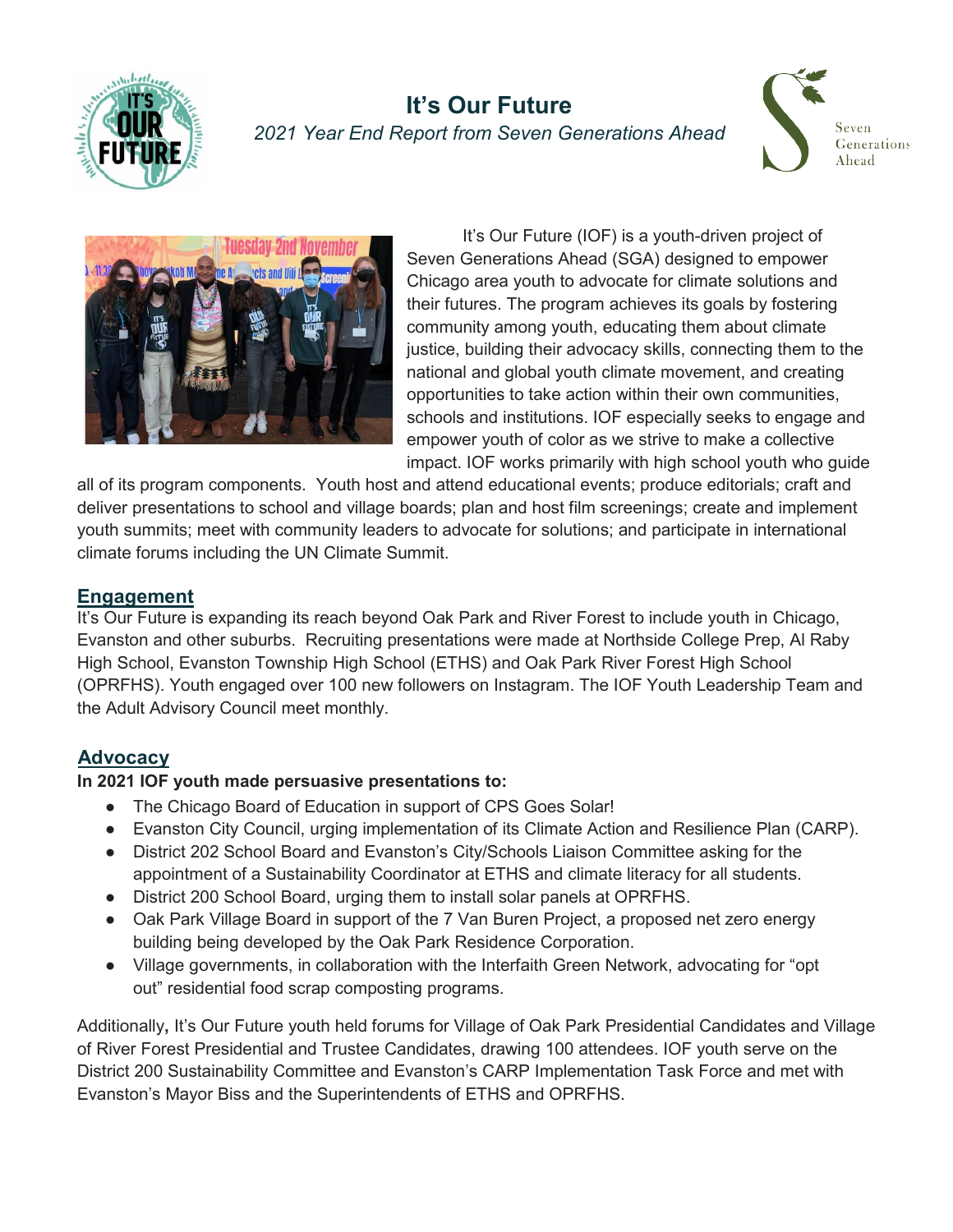## **Education**

#### **It's Our Future youth are always learning and in turn, educating their communities.**

Youth engaged in educational forums throughout the year on Amazon Rainforest Policy and Strategy; Local Sustainable Food Projects Across the State; Marketing of Climate Focused Food; Urban Agriculture in Chicago; Net Zero Energy Buildings; and Youth Activism.

Several IOF youth are Climate Reality Leaders, trained by Al Gore. They gave presentations to the Interfaith Green Network, the PlanItGreen Leaders Forum, and Chicago area youth, on advocacy for greenhouse gas emissions reductions in our communities in addition to numerous presentations about their experience at COP26.

# **Strategic Partners**

#### **It's Our Future youth serve as liaisons.**

Several It's Our Future youth have leadership roles with adjacent organizations and help to recruit and educate others through these platforms. These include the Chicago Climate Youth Coalition, Sunrise Chicago, Etown Sunrise, Mikvah Challenge, the OPRFHS Environmental Club. Additional partners include the Interfaith Green Network, Citizens' Greener Evanston, The River Forest Sustainability Commission and Climate Reality Chicago.

# **Collaboration with One Earth Film Festival**

It's Our Future partners with the One Earth Film Festival's Youth Advisory Council to recruit volunteers, support workshops, and take part in film selection and community screenings across the Chicago metro

area. IOF youth serve on this council with youth from across the U.S., and participate in bi-monthly meetings leading up to the March festival. The team helped to organize and facilitate panel discussions as part of youth film screenings for the films *Youth v. Gov* and *I am Greta* which drew 160 attendees.

The One Earth Film Festival's Youth Advisory Council organized a livestream event featuring IOF youth at COP26 which featured this [interview compilation.](https://vimeo.com/642195711/7ff9bcda03) The event drew 100 attendees. There was also a segment in which youth in the U.S. interviewed their peers about what they know about the climate crisis and where they learned it, highlighting a need for climate education in schools. The event closed



with the youth in Glasgow interviewing youth delegates from Panama and the island nation of The Seychelles, countries that are highly impacted by climate change.

Upon return to the U.S., two IOF youth were part of a "talk back" at a screening of *Youth v. Gov.* as part of Facets Multimedia's Children's International Film Festival and in collaboration with One Earth Collective.